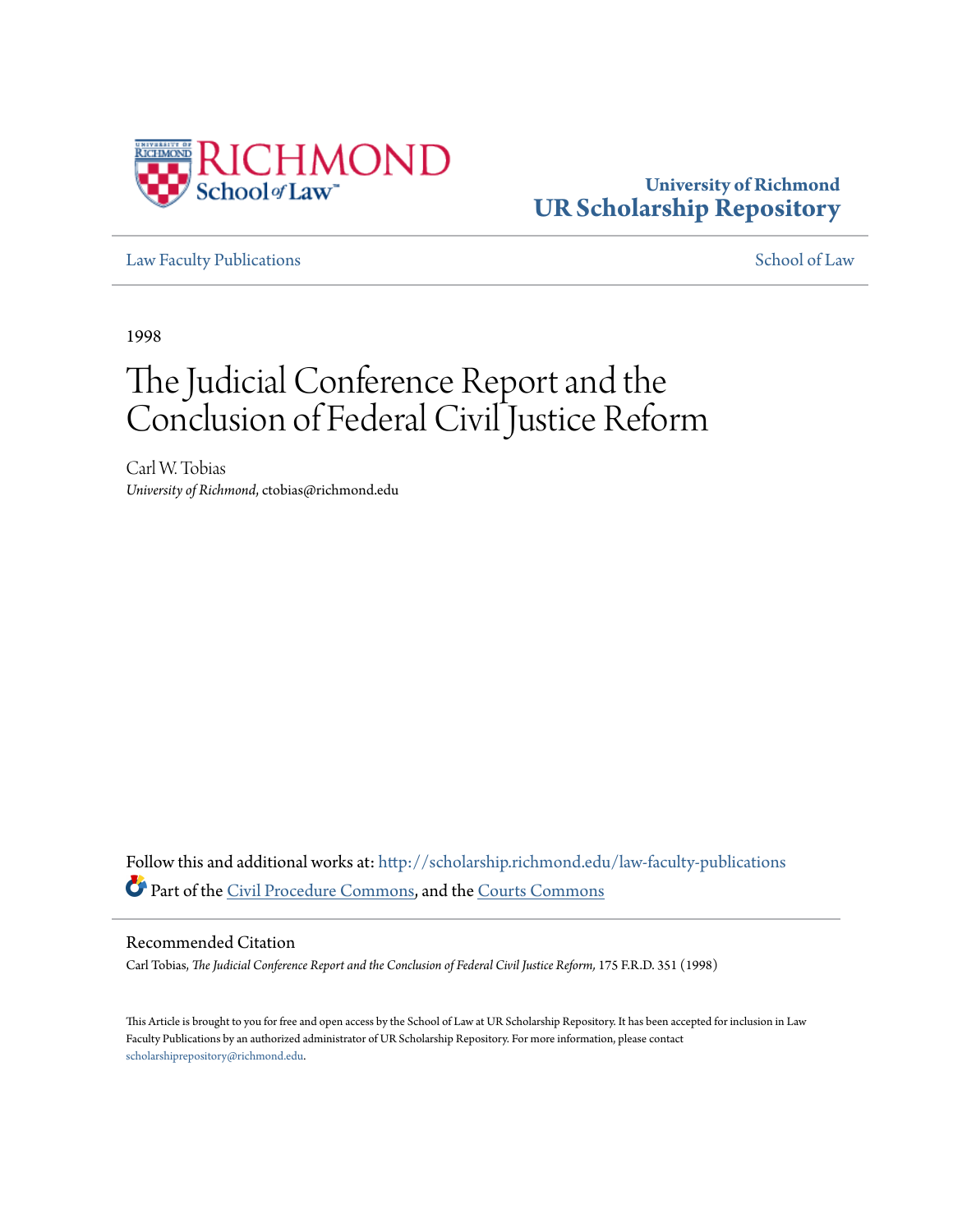# 175 F.R.D. 351

# **Federal Rules Decisions**

1998

# THE JUDICIAL CONFERENCE REPORT AND THE CONCLUSION OF FEDERAL CIVIL JUSTICE REFORM

# <span id="page-1-6"></span><span id="page-1-4"></span><span id="page-1-3"></span><span id="page-1-2"></span><span id="page-1-0"></span>Carl Tobias [a1](#page-7-0)

## <span id="page-1-1"></span>Copyright 1998 by Carl Tobias

The Civil Justice Reform Act (CJRA) of [1](#page-7-1)990 $<sup>1</sup>$  instituted a nationwide experiment with procedures for decreasing expense</sup> and delay in federal civil litigation. Congress required all ninety-four federal district courts to adopt civil justice expense and delay reduction plans and to apply cost and delay reduction measures for at least four years.<sup>[2](#page-7-2)</sup> Congress correspondingly prescribed considerable evaluation of the experimentation which the federal districts undertook. The 1990 legislation mandated that each court annually assess the efficacy of the procedures which the district employed.<sup>[3](#page-7-3)</sup> Moreover, Congress required that an "independent organization with expertise in the area of Federal court management" conduct a comprehensive analysis of measures being implemented in the pilot program instituted by ten districts under the CJRA.<sup>[4](#page-7-4)</sup> Congress also mandated that the Judicial Conference of the United States, the policymaking component of the federal courts, in consultation with the Federal Judicial Center (FJC) and the Administrative Office of the United States Courts, important research arms of the federal courts, thoroughly scrutinize the effectiveness of procedures which five districts applied in the statutorily-prescribed demonstration program.<sup>[5](#page-7-5)</sup> Furthermore, Congress asked that the Judicial Conference submit to Congress reports on the pilot and demonstration court experimentation and a recommendation on whether the pilot project warranted expansion. <sup>[6](#page-7-6)</sup>

<span id="page-1-5"></span>**\*352** The RAND Corporation, the independent entity which undertook the multi-year examination of the pilot program, completed its evaluation of these districts' experimentation during September 1996.<sup>[7](#page-8-0)</sup> The FJC, which had responsibility for assessing the demonstration courts, concluded this study in January 1997.<sup>[8](#page-8-1)</sup> The Judicial Conference submitted its report to Congress during May 1997, and that report is reproduced in last month's advance sheet of *Federal Rules Decisions*. [9](#page-8-2)

Because the Judicial Conference report on civil justice reform represents the culmination of this unprecedented experiment with measures for reducing expense and delay, it is important to analyze the Judicial Conference report and the current status of the Civil Justice Reform Act. This essay undertakes that effort. The first section of the essay affords a descriptive assessment of the Judicial Conference report on federal civil justice reform. The second part offers constructive criticisms of the Conference report. The final portion provides suggestions for the future.

## <span id="page-1-9"></span><span id="page-1-8"></span><span id="page-1-7"></span>**I. Descriptive Analysis Of The Judicial Conference Report**

The Judicial Conference report begins with an Executive Summary on which I rely substantially in this section because the introductory material succinctly captures the remaining information that appears in the report. Part I of the report describes implementation of the Civil Justice Reform Act. Part II presents alternative measures for decreasing cost and delay which the Judicial Conference developed. Parts III and IV respectively include analyses, comments and recommendations on the CJRA principles and guidelines of litigation management and expense and delay reduction as well as the CJRA techniques for managing litigation and decreasing cost and delay. Part V offers concluding observations regarding the prospects for continued civil justice reform.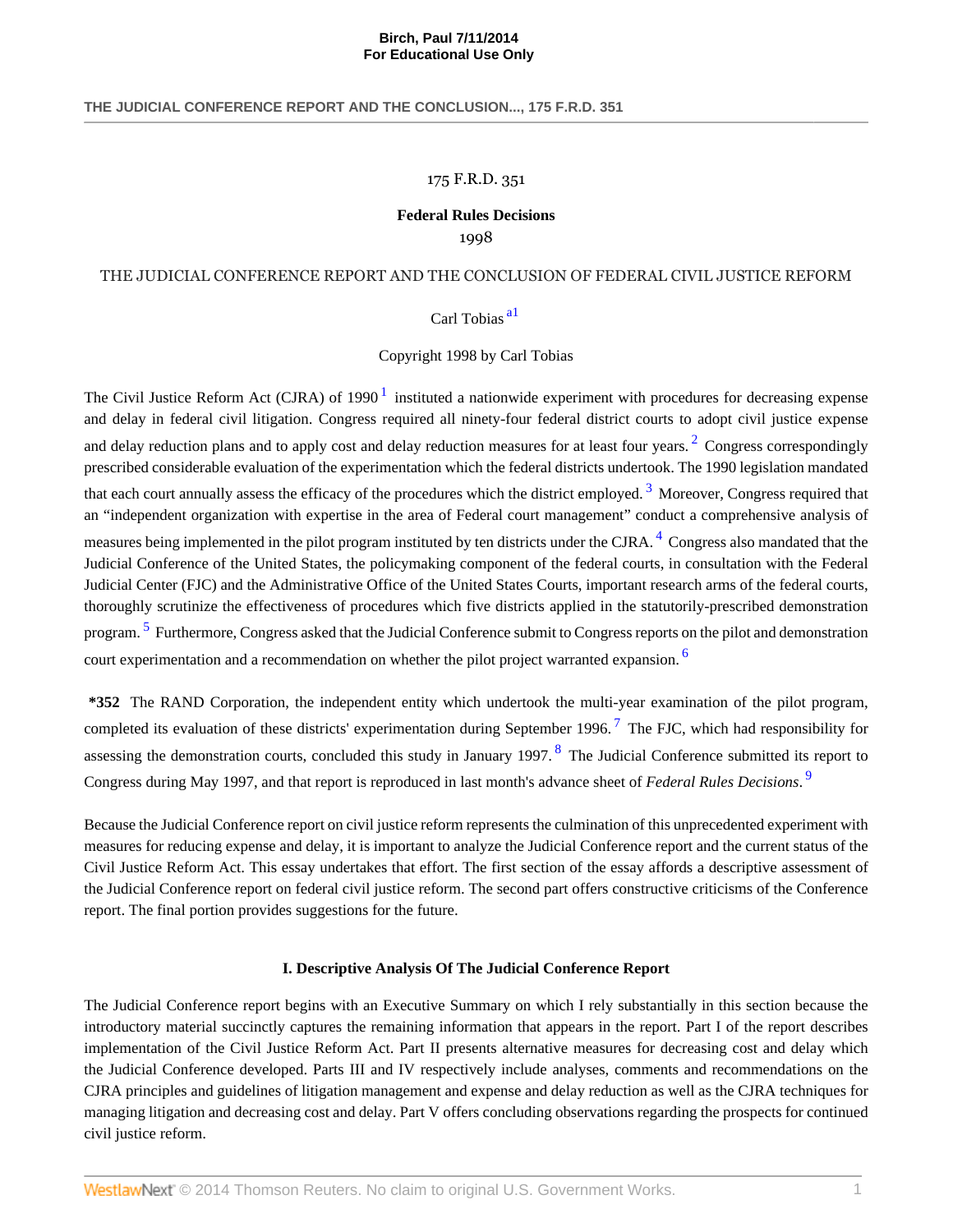### <span id="page-2-3"></span>**A. Statutory Requirements and the Judicial Conference Recommendation**

<span id="page-2-1"></span><span id="page-2-0"></span>**For Educational Use Only**

The 1990 Civil Justice Reform Act required that the Judicial Conference "include in its report a recommendation as to whether some or all district courts should be required to include, in their expense and delay reduction plans, the six principles and guidelines of litigation management and cost and delay reduction identified in" [28 U.S.C. § 473\(a\)](http://www.westlaw.com/Link/Document/FullText?findType=L&pubNum=1000546&cite=28USCAS473&originationContext=document&vr=3.0&rs=cblt1.0&transitionType=DocumentItem&contextData=(sc.UserEnteredCitation)#co_pp_8b3b0000958a4). [10](#page-8-3) Had the Judicial **\*353** Conference suggested that the pilot court experimentation be extended beyond the ten participating courts, the Conference was to "initiate proceedings for the prescription of rules implementing its recommendation pursuant to" the Rules Enabling Act. <sup>[11](#page-8-4)</sup> If the Conference did not propose the pilot program's expansion, the Conference was to "identify alternative, more effective cost and delay reduction programs that should be implemented in light of the findings of the Judicial Conference in its report, and [could] initiate proceedings for the prescription of rules implementing its recommendation, pursuant to" the Rules Enabling Act.  $12$ 

<span id="page-2-2"></span>The Conference stated in the report that it had reviewed the independent assessment of the pilot district experimentation conducted by the RAND Corporation, the Federal Judicial Center analysis of the demonstration program, and the experiences of the ninety-four courts in effectuating their expense and delay reduction plans. <sup>[13](#page-8-6)</sup> The Conference found that the districts had adopted most of the principles, guidelines and techniques in the Civil Justice Reform Act, but the Conference did "not support expansion of the Act's case management principles and guidelines to other courts *as a total package*." [14](#page-8-7)

The Judicial Conference premised its suggestion substantially on the RAND study which found that factors apart from judicial case management procedures drive litigation costs and that the pilot court experimentation per se did not seem to reduce significantly expense or delay because the districts were already following most of the statutorily-prescribed measures. <sup>[15](#page-8-8)</sup> The Conference noted the RAND Corporation's conclusion that six mechanisms proposed by the Civil Justice Reform Act are efficacious, when used together, in decreasing delay without increasing expense: "(1) early judicial case management; (2) early setting of the trial schedule; (3) shortening discovery cutoff; (4) periodic public reporting of the status of each judge's docket; (5) conducting scheduling and discovery conferences by telephone; and (6) implementing the advisory group process." [16](#page-8-9) The Judicial Conference report, therefore, provided recommended alternatives to expansion of the pilot program which it based essentially on statutory experimentation as well as findings, commentary and suggestions relating to particular procedures for effective case management.  $^{17}$  $^{17}$  $^{17}$  The alternative procedures and recommendations comprise the Conference's alternative cost and delay reduction program as required by the Civil Justice Reform **\*354** Act. <sup>[18](#page-8-11)</sup> This alternative program included eight measures that the judiciary is to implement, three approaches which require congressional and executive branch cooperation, six recommendations regarding the CJRA principles and guidelines, and six suggestions respecting the CJRA techniques.

#### <span id="page-2-8"></span><span id="page-2-7"></span><span id="page-2-6"></span><span id="page-2-5"></span><span id="page-2-4"></span>**B. Judicial Conference Alternative Program**

#### <span id="page-2-10"></span><span id="page-2-9"></span>**1. Measures that the Judiciary is to Implement**

The Conference explored eight measures which the judiciary is to effectuate. First, the Conference suggested that the CJRA advisory group process continue because it facilitated the involvement of parties and attorneys in the administration of justice in all ninety-four courts. <sup>[19](#page-8-12)</sup> The Conference proposed that districts continue employing these groups comprised of federal court users to analyze their dockets and suggest ways of decreasing expense and delay, that districts in consultation with the groups continue conducting regular assessments, and that Congress appropriate the requisite funding to support continuation of the advisory group process. <sup>[20](#page-8-13)</sup> Second, the Conference endorsed the CJRA's docket reporting strictures because of their efficacy in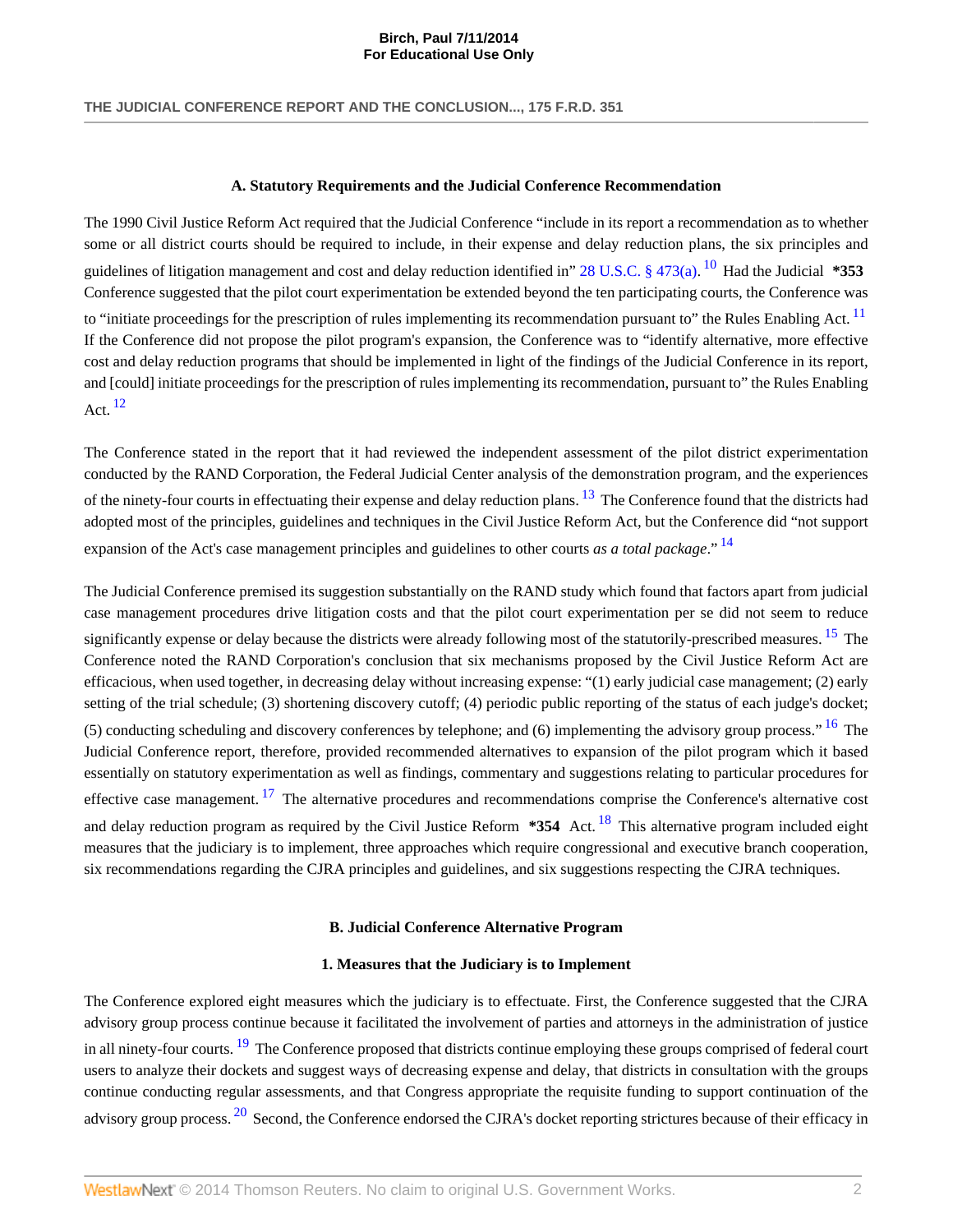reducing case disposition time.  $21$  Third, the Conference recommended that the setting of early and firm trial dates and shorter discovery periods in complex cases be encouraged because the procedures can decrease delay without increasing expense. <sup>[22](#page-8-15)</sup> The Conference also remarked that this type of early judicial case management had no effect on lawyer satisfaction or views on fairness. [23](#page-8-16)

<span id="page-3-3"></span><span id="page-3-1"></span><span id="page-3-0"></span>**For Educational Use Only**

<span id="page-3-2"></span>Fourth, the Conference suggested that the efficacious use of magistrate judges should be encouraged partly because the RAND evaluation determined that "some magistrate judges may be substituted for district judges on non-dispositive pre-trial activities without" disadvantages and with increased attorney satisfaction.  $^{24}$  $^{24}$  $^{24}$  The Conference, therefore, proposed the effective employment of "magistrate judges, consistent with recommendation 65 of the *Long Range Plan for the Federal Courts,*" which found in 1995 that these judicial officers are "indispensable resources readily available to supplement the work of life-tenured district judges in meeting **\*355** workload demands."<sup>[25](#page-8-18)</sup>

<span id="page-3-7"></span>Fifth, the Conference recommended that case management responsibilities of chief judges be increased because those officers are important institutional leaders, particularly in facilitating caseflow management.  $^{26}$  $^{26}$  $^{26}$  Sixth, the Conference proposed that intercircuit and intracircuit judicial assignments be encouraged because they can promote effective case management by helping to decrease backlogged dockets.  $27$  Seventh, the Conference suggested that education regarding effective case management be extended to the whole legal community because this would "greatly facilitate case management efficiency in the federal judicial system."<sup>[28](#page-8-21)</sup> Eighth, the Conference recommended the encouragement of electronic technologies' use in district courts, when appropriate, because those technologies have the potential to save significant time and expense in civil litigation. <sup>[29](#page-8-22)</sup>

#### <span id="page-3-11"></span><span id="page-3-10"></span><span id="page-3-9"></span><span id="page-3-8"></span><span id="page-3-6"></span><span id="page-3-5"></span><span id="page-3-4"></span>**2. Measures Requiring Congressional and Executive Branch Cooperation**

The Judicial Conference then considered three measures that require congressional and executive branch cooperation. First, the Conference called for increased recognition of the impact which judicial vacancies have on litigation delay, stating that "thirty-nine of the CJRA advisory group reports cite the length of time required to fill a judicial vacancy as a fundamental cause of delay."<sup>[30](#page-9-0)</sup> The Conference requested that the legislative and executive branches assign high priority to filling these openings promptly. [31](#page-9-1)

<span id="page-3-12"></span>Second, the Judicial Conference called for greater recognition of the effect that the passage of new criminal and civil statutes, which are beyond the judiciary's control, have on federal district courts' civil dockets and resources.<sup>[32](#page-9-2)</sup> The Conference urged Congress to consider the adverse impacts of growing criminal prosecutions, the "federalization" of criminal **\*356** law, and the creation of more civil causes of action on civil cases' overall disposition as well as the implications of those phenomena for the judiciary's size.  $33$  The Conference admonished that the failure to balance these inconsistent goals would increase litigation delay as dockets experience overcrowding and that Congress allocate the requisite resources for implementing the legislation which it enacts.  $34$ 

<span id="page-3-15"></span><span id="page-3-14"></span><span id="page-3-13"></span>Third, the Judicial Conference warned that sufficient courtroom space facilitates judicial case management and should be available.<sup>[35](#page-9-5)</sup> The Conference stated that having courtrooms available enables judges to resolve cases promptly by setting firm trial dates, thereby fostering settlement of considerable civil litigation and the more expeditious resolution of those lawsuits which actually go to trial.  $36$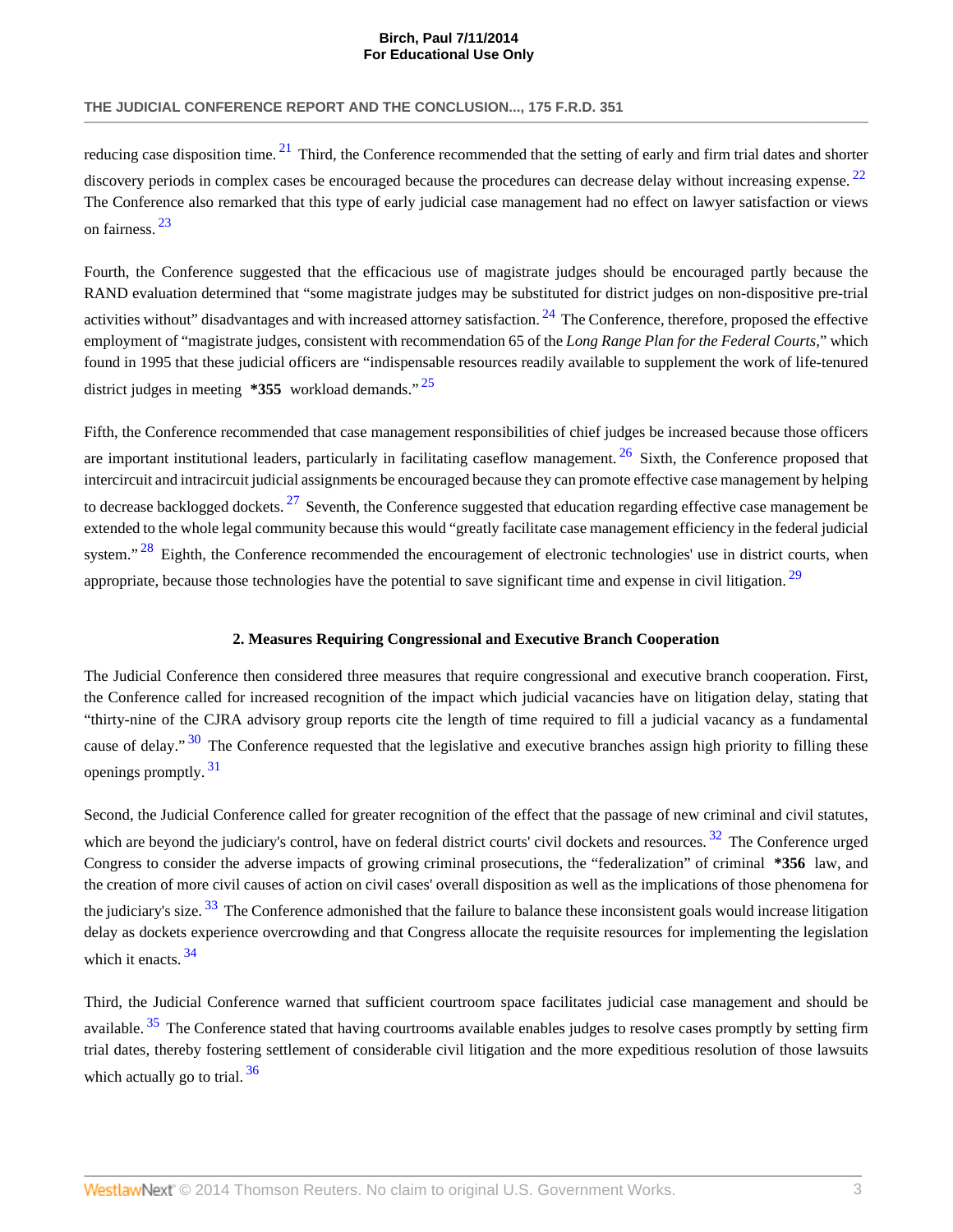#### <span id="page-4-2"></span>**3. Recommendations Regarding the CJRA Principles and Guidelines**

<span id="page-4-3"></span><span id="page-4-1"></span><span id="page-4-0"></span>**For Educational Use Only**

The Judicial Conference suggested that specific districts continue to ascertain locally whether the courts' dockets require the "track model or the judicial discretion model for their differentiated case management (DCM) systems."<sup>[37](#page-9-7)</sup> The Conference endorsed the principles of setting early, firm trial dates and imposing shorter discovery periods because the RAND assessment found that they were two of the most efficacious elements of the Civil Justice Reform Act.  $38$ 

The Judicial Conference also endorsed the use of discovery management plans in the form of discovery schedules, scheduling orders and staged discovery management.<sup>[39](#page-9-9)</sup> The Conference correspondingly recommended that the Judicial Conference Committee on Rules of Practice and Procedure continue its effort to reassess discovery's scope and substance, especially whether the benefits of nationally-uniform requirements override the advantages of locally-developed measures as alternatives to Federal Rule of Civil Procedure  $26(f)$  and the impacts of districts employing additional alternative procedures.  $40$  The Judicial Conference concomitantly found that the RAND study did not include sufficient information, other than material implicating mandatory pre-discovery discovery, to make a suggestion respecting the **\*357** concept of voluntary exchange of information. [41](#page-9-11) The Conference, accordingly, proposed that the Committee on Rules of Practice and Procedure reevaluate the need for national consistency in applying Federal Rule of Civil Procedure  $26(a)$  as part of its continuing reexamination of discovery and determine whether the benefits of national uniformity in applying this provision outweigh the advantages of measures developed at the local level. <sup>[42](#page-9-12)</sup>

<span id="page-4-5"></span><span id="page-4-4"></span>The Judicial Conference noted that the CJRA principle requiring counsel to meet and confer before filing discovery motions was included in certain 1993 amendments to [Federal Rules of Civil Procedure 26](http://www.westlaw.com/Link/Document/FullText?findType=L&pubNum=1004365&cite=USFRCPR26&originatingDoc=Iddd53cf136f111dc8120b359c1a23e50&refType=LQ&originationContext=document&vr=3.0&rs=cblt1.0&transitionType=DocumentItem&contextData=(sc.UserEnteredCitation)) and [37](http://www.westlaw.com/Link/Document/FullText?findType=L&pubNum=1004365&cite=USFRCPR37&originatingDoc=Iddd53cf136f111dc8120b359c1a23e50&refType=LQ&originationContext=document&vr=3.0&rs=cblt1.0&transitionType=DocumentItem&contextData=(sc.UserEnteredCitation)).<sup>[43](#page-9-13)</sup> The Conference, therefore, endorsed the concept, remarking that "no further recommendation is necessary." <sup>[44](#page-9-14)</sup> The Judicial Conference endorsed continued experimentation with appropriate forms of alternatives to dispute resolution (ADR) because numerous districts have found that alternatives to dispute resolution benefit parties, although the RAND study concluded that ADR afforded no "significant positive cost and delay impact."<sup>[45](#page-9-15)</sup> The Conference, thus, supported the ongoing use of promising alternatives to dispute resolution, suggested that districts continue developing suitable ADR programs, and proposed that the Committee on Rules of Practice and Procedure review courts' application of various alternatives and evaluate whether modifications in the Federal Rules are warranted to increase ADR's role.<sup>[46](#page-9-16)</sup>

#### <span id="page-4-15"></span><span id="page-4-14"></span><span id="page-4-13"></span><span id="page-4-10"></span><span id="page-4-9"></span><span id="page-4-8"></span><span id="page-4-7"></span><span id="page-4-6"></span>**4. Recommendations Regarding the CJRA Techniques**

<span id="page-4-11"></span>The Judicial Conference observed that the 1993 amendment of [Federal Rule of Civil Procedure 26\(f\)](http://www.westlaw.com/Link/Document/FullText?findType=L&pubNum=1004365&cite=USFRCPR26&originatingDoc=Iddd53cf136f111dc8120b359c1a23e50&refType=LQ&originationContext=document&vr=3.0&rs=cblt1.0&transitionType=DocumentItem&contextData=(sc.UserEnteredCitation)) prescribed in general terms the submission of joint discovery plans at an initial pretrial conference.  $^{47}$  $^{47}$  $^{47}$  Because the RAND study found that application of this technique did not significantly change time to disposition, the Conference decided against proposing additional requirements but suggested that the Committee on Rules of Practice and Procedure analyze the practice as part of its ongoing consideration of discovery. <sup>[48](#page-9-18)</sup> The Judicial Conference similarly noted that 1993 amendments in [Federal Rule of Civil Procedure 16\(c\)](http://www.westlaw.com/Link/Document/FullText?findType=L&pubNum=1004365&cite=USFRCPR16&originatingDoc=Iddd53cf136f111dc8120b359c1a23e50&refType=LQ&originationContext=document&vr=3.0&rs=cblt1.0&transitionType=DocumentItem&contextData=(sc.UserEnteredCitation)) included the technique of requiring that a representative with power to bind the litigants be present at all **\*358** pretrial and settlement conferences. <sup>[49](#page-9-19)</sup> The Conference, therefore, stated that no additional recommendation regarding this procedure was necessary. <sup>[50](#page-9-20)</sup>

<span id="page-4-12"></span>The Judicial Conference did not endorse the technique of mandating that lawyers and parties sign requests for discovery extensions or postponements of trials because of the measure's "almost universal rejection."<sup>[51](#page-9-21)</sup> The Conference also supported the deployment of Early Neutral Evaluation as an appropriate form of ADR.<sup>[52](#page-9-22)</sup> The Judicial Conference recognized that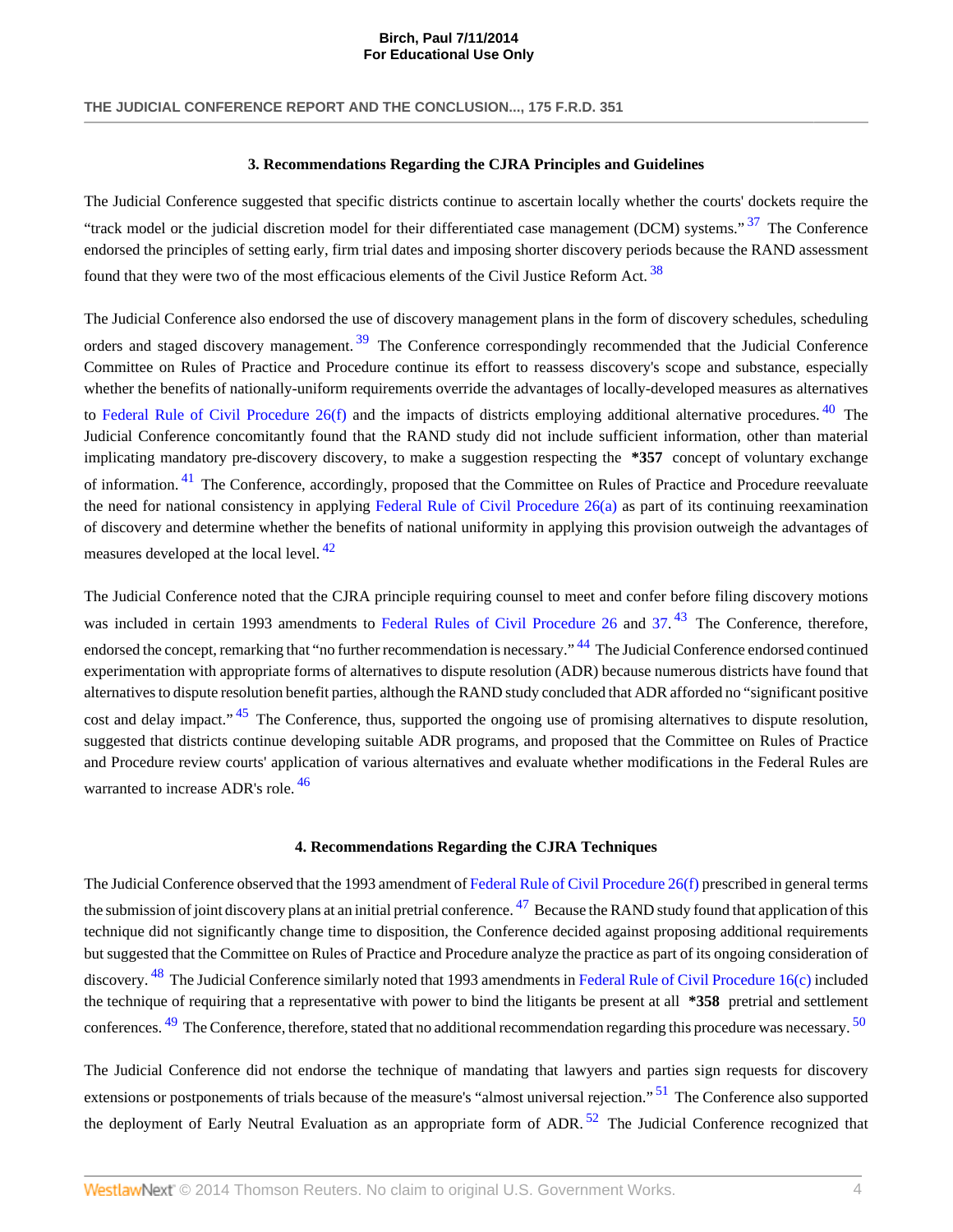<span id="page-5-1"></span>judicial officers must be accessible to supervise pretrial activities and that magistrate judges' use can lead to more efficient case management in the districts and to attorney satisfaction. <sup>[53](#page-9-23)</sup> The Conference, accordingly, supported the effective employment of these judicial officers, including their participation in ADR programs, consistent with the Long Range Plan's Recommendation 65. [54](#page-9-24)

<span id="page-5-0"></span>**For Educational Use Only**

#### <span id="page-5-4"></span><span id="page-5-2"></span>**C. Concluding Observations**

The Judicial Conference, in its concluding remarks, stated that the CJRA had fostered intensive efforts of the bench, bar and additional representatives of litigants to study the circumstances of the districts and experiment with creative ways of managing federal civil litigation and that these efforts would continue to influence federal court business directly and positively. <sup>[55](#page-10-0)</sup> The Conference subscribed to the RAND study finding that the CJRA process had "raised the consciousness" of the judiciary and attorneys, facilitating actions which make civil cases less protracted and expensive and improving the civil justice system's efficiency and effectiveness. [56](#page-10-1)

<span id="page-5-3"></span>The Conference pledged that the judiciary would maintain efforts to increase the delivery of justice in civil litigation but admonished that the courts will face numerous challenges and issues relating to civil justice reform.  $57$  These include: "(1) increasing speed of disposition while preserving the quality of justice; (2) striking an appropriate balance between national uniformity and local option in development of litigation procedures; (3) assessing the differential financial impact of CJRAsponsored procedural reforms on various kinds of litigants and on attorneys; (4) evaluating the **\*359** specific data on the impact of individual case management methods on the speed and cost of civil litigation; and (5) perhaps most importantly, confronting the practical limits to which general rules and procedures can be used to manage litigation." <sup>[58](#page-10-3)</sup> The Conference promised that the courts would pursue additional improvements in case management "with the needs of justice foremost in mind" while welcoming the continued interest and support of Congress and the Executive Branch, the bar and the public in this effort. <sup>[59](#page-10-4)</sup>

#### <span id="page-5-9"></span><span id="page-5-7"></span><span id="page-5-6"></span><span id="page-5-5"></span>**II. Constructive Criticisms Of The Judicial Conference Report**

The Judicial Conference apparently attained technical compliance with all of the requirements which the Civil Justice Reform Act imposed on it, and the Conference seems to have reached defensible substantive conclusions. The Conference compiled a report that included an assessment of the pilot program which was premised on a "study conducted by an independent organization with expertise in the area of Federal court management." <sup>[60](#page-10-5)</sup> The Judicial Conference correspondingly included in its report a recommendation against "expansion of the Act's case management principles and guidelines to other courts *as a total package*"<sup>[61](#page-10-6)</sup> as well as a set of alternative measures which the Conference meant to decrease cost and delay.<sup>[62](#page-10-7)</sup>

<span id="page-5-8"></span>One possible constructive criticism of the Judicial Conference's efforts is that the alternative expense and delay reduction program, which the Judicial Conference recommended, was not sufficiently ambitious, as it called for the application of comparatively few measures, virtually all of which courts have already employed. However, the reform that Congress intended to institute in the Civil Justice Reform Act of 1990 can fairly be characterized as modest, partly "because the courts were already following most of the Act's principles, guidelines, and techniques and more importantly, the cost of litigation was driven by factors other than judicial case management procedures," as the Judicial Conference report and the RAND study astutely observed. [63](#page-10-8)

<span id="page-5-10"></span>A significant way that the Judicial Conference might have improved its report would have been to identify additional measures which proved efficacious in decreasing expense or delay. For example, a few districts apparently determined that telephonic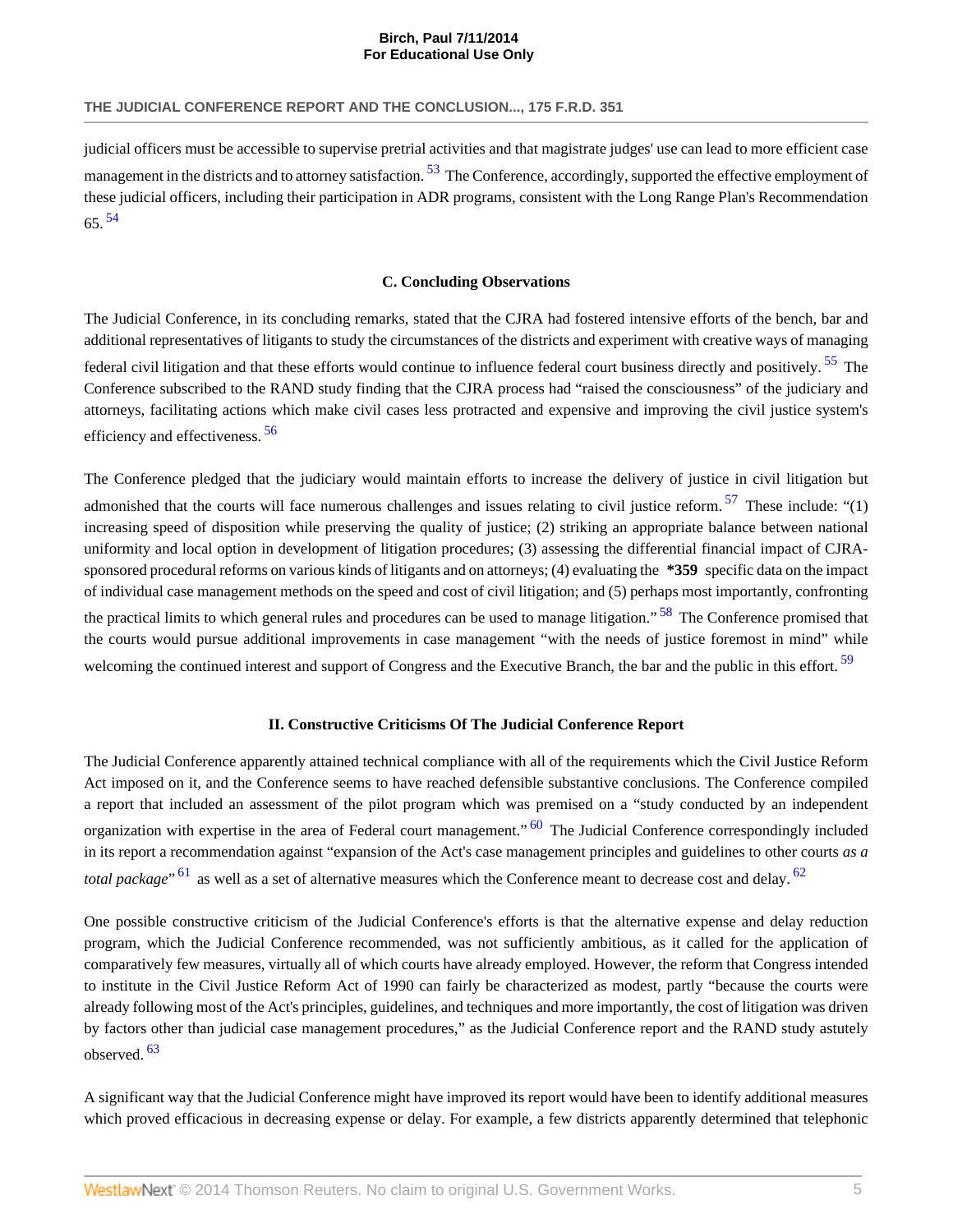<span id="page-6-1"></span>resolution of discovery disputes was **\*360** effective [64](#page-10-9) and other courts found that increased reliance on magistrate judges was beneficial, <sup>[65](#page-10-10)</sup> while the alternatives to dispute resolution implemented in the Western District of Missouri, which was a demonstration court, seemingly realized certain savings.  $^{66}$  $^{66}$  $^{66}$  In fairness, the Judicial Conference report alluded to these efforts,  $^{67}$  $^{67}$  $^{67}$ although the Conference might have examined and discussed the endeavors in somewhat greater detail and even included more particularized recommendations regarding them.

<span id="page-6-3"></span><span id="page-6-2"></span><span id="page-6-0"></span>**For Educational Use Only**

Observers could criticize the Judicial Conference for relying too substantially on the RAND Corporation study of the pilot districts or the Federal Judicial Center assessment of the demonstration courts. However, Congress in the Civil Justice Reform Act seemed to contemplate that the Conference would place considerable dependence on those evaluations, while the analyses' expert, comprehensive nature supports Conference use of them.

<span id="page-6-4"></span>The Judicial Conference might have been overly protective of the federal judiciary's prerogatives generally and of its role in the national rule revision process specifically as well as too concerned about restoring the procedural status quo that existed when Congress passed the Civil Justice Reform Act. <sup>[68](#page-10-13)</sup> If the Conference report reflects these views, the perspectives could have been justified by the perceived efficacy of the national amendment process which has served the courts, Congress and the public well for six decades, the confusion and disruption that certain aspects of the CJRA's implementation seemingly created, and the apparently limited effectiveness of the statutorily-prescribed procedures which courts applied.

The Judicial Conference in its report could also have attempted to resolve clearly the question whether the Civil Justice Reform Act and procedures adopted pursuant to the statute actually expired on December 1, 1997, although Congress passed the CJRA and should have primary responsibility for clarifying its applicability. The statutory language which Congress included in the Civil Justice Reform Act of 1990 did not clearly state that the legislation would expire on December 1, 1997. <sup>[69](#page-10-14)</sup> Moreover, the relevant **\*361** legislative history which attended passage of the statute was limited and rather ambiguous. [70](#page-10-15) This phrasing and accompanying legislative history could be read as indicating that federal districts might discontinue applying the expense and delay reduction measures on December 1, 1997, but the wording and history might also be interpreted as requiring Congress and the judiciary to make an affirmative decision about reauthorizing the Civil Justice Reform Act and measures which courts prescribed pursuant to the legislation.

Unfortunately, the first session of the 105th Congress recessed in mid-November without conclusively resolving the issue of the statute's continuing applicability, even though it took certain relevant action. Congress passed legislation that specifically authorized continuation of the case reporting requirements in section 476 of the CJRA, the provision under which the Administrative Office prepared semiannual public statistical summaries respecting the status of motions and bench trials that had been pending for more than six months and of cases that had been pending longer than three years. <sup>[71](#page-10-16)</sup> However, the 1997 legislation essentially left section 103(b) as Congress had passed the provision in 1990. <sup>[72](#page-10-17)</sup>

The most plausible interpretation of the Civil Justice Reform Act's wording and legislative history and the best construction of the congressional activity and the judicial inaction surveyed is that failure to reauthorize the CJRA with greater clarity means that the enactment did expire on December 1. If this reading is accurate, it would correspondingly indicate that any measures which the ninety-four districts adopted or applied under the 1990 statute and which conflict with the Federal Rules of Civil Procedure should also expire.<sup>[73](#page-10-18)</sup>

## <span id="page-6-9"></span><span id="page-6-8"></span><span id="page-6-7"></span><span id="page-6-6"></span><span id="page-6-5"></span>**III. Suggestions For The Future**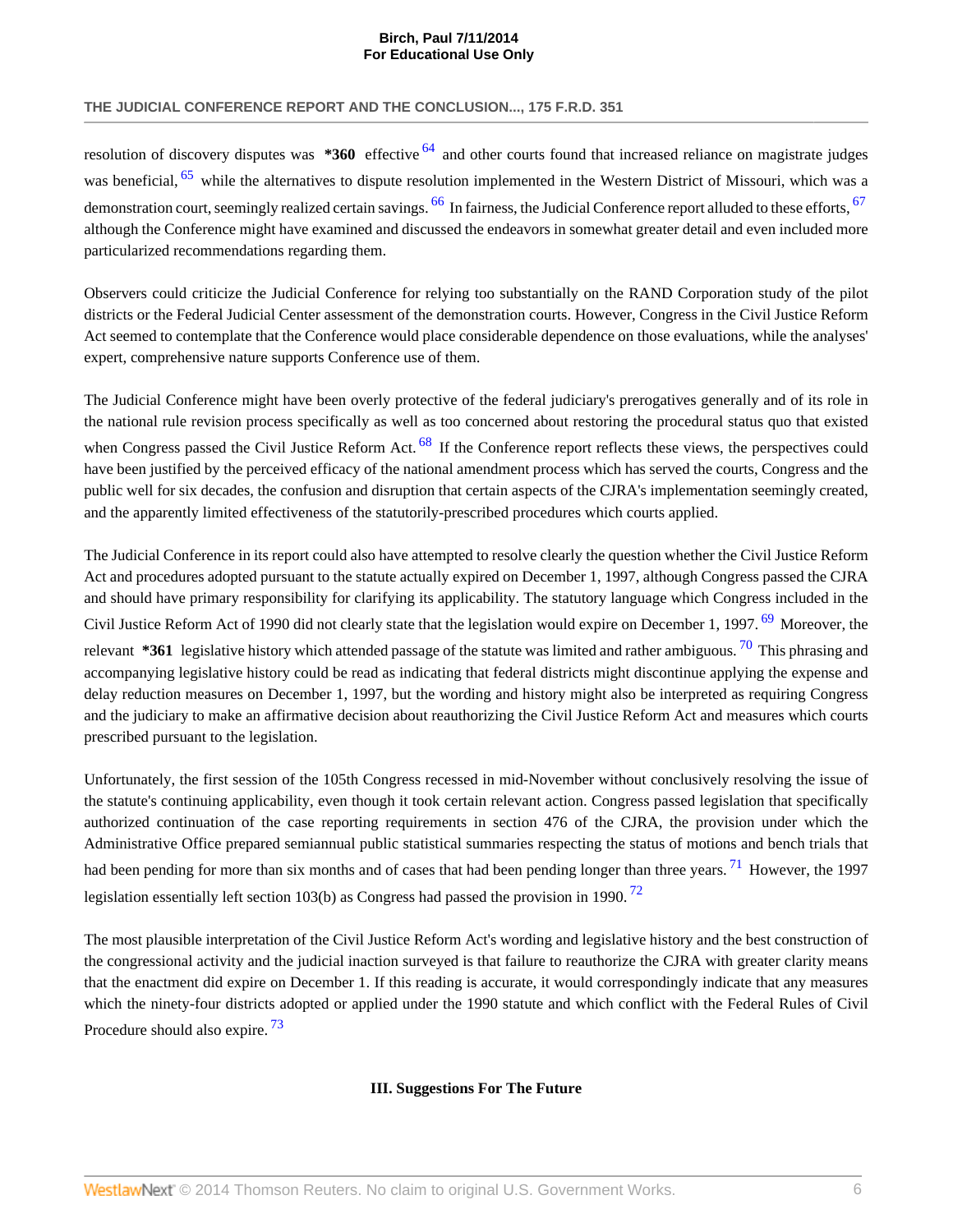Congress or the Judicial Conference should expeditiously resolve the uncertainty about expiration of the Civil Justice Reform Act, because lingering doubt regarding the continuing applicability of the statute and local procedures adopted under it complicate federal civil practice. Congress passed the legislation and is the preferable entity to treat the statute. If Congress does not act, the Judicial Conference might attempt to clarify **\*362** the issue by clearly informing all ninety-four districts that the CJRA has expired and that inconsistent measures applied pursuant to the legislation must be abolished. Most of the courts would probably comply with Judicial Conference resolution of the question because the Conference speaks with considerable authority on issues of judicial administration and statutory interpretation. In any event, each district could attempt to clarify uncertainty by abrogating local procedures prescribed under the CJRA which conflict with the Federal Rules.

**For Educational Use Only**

Congress, the Judicial Conference and specific districts might also attempt to identify measures receiving experimentation in addition to those that the Judicial Conference delineated which reduced expense and delay in civil litigation. Congress or the Supreme Court should expeditiously incorporate in the Federal Rules of Civil Procedure the requirements that were extremely effective and would be workable nationwide. The procedures which proved efficacious may warrant consideration in the ordinary process of national civil rule revision. The measures that were less effective, but appeared promising, could be candidates for further experimentation.

#### **Conclusion**

Seven years ago, Congress instituted national experimentation with procedures for decreasing cost and delay in civil litigation. All ninety-four districts have adopted and applied these measures that have received comprehensive scrutiny and as to which the Judicial Conference recently issued a report and a recommendation. The Conference did not support expansion of the statute's case management procedures as a total package to other courts, while the Conference proffered an alternative expense and delay reduction program. Congress and the Judicial Conference must promptly resolve the question whether the CJRA has expired because uncertainty regarding this issue promises to complicate federal civil practice. Congress and the Conference should decide which statutory features, apart from those that the Conference included in its alternative program, warrant continuing application, while the federal districts must employ these measures.

#### Footnotes

- <span id="page-7-0"></span>[a1](#page-1-0) Professor of Law, University of Montana. I wish to thank Peggy Sanner for valuable suggestions, Hank Waters and Fran Wells for valuable research, Cecelia Palmer and Charlotte Wilmerton for processing this piece, as well as Ann and Tom Boone and the Harris Trust for generous, continuing support. I serve on the Ninth Circuit District Local Rules Review Committee and on the Advisory Group that the United States District Court for the District of Montana has appointed under the Civil Justice Reform Act of 1990; however, the views expressed here and errors that remain are mine.
- <span id="page-7-1"></span>[1](#page-1-1) *See* [28 U.S.C. §§ 471-](http://www.westlaw.com/Link/Document/FullText?findType=L&pubNum=1000546&cite=28USCAS471&originatingDoc=Iddd53cf136f111dc8120b359c1a23e50&refType=LQ&originationContext=document&vr=3.0&rs=cblt1.0&transitionType=DocumentItem&contextData=(sc.UserEnteredCitation))[82 \(1994\)](http://www.westlaw.com/Link/Document/FullText?findType=L&pubNum=1000546&cite=28USCAS482&originatingDoc=Iddd53cf136f111dc8120b359c1a23e50&refType=LQ&originationContext=document&vr=3.0&rs=cblt1.0&transitionType=DocumentItem&contextData=(sc.UserEnteredCitation)); *see also* Carl Tobias, *[Civil Justice Reform and the Balkanization of Federal Civil Procedure](http://www.westlaw.com/Link/Document/FullText?findType=Y&serNum=0102673640&pubNum=1094&originationContext=document&vr=3.0&rs=cblt1.0&transitionType=DocumentItem&contextData=(sc.UserEnteredCitation))*, 24 [ARIZ. ST. L.J. 1393\(1992\)](http://www.westlaw.com/Link/Document/FullText?findType=Y&serNum=0102673640&pubNum=1094&originationContext=document&vr=3.0&rs=cblt1.0&transitionType=DocumentItem&contextData=(sc.UserEnteredCitation)).
- <span id="page-7-2"></span>[2](#page-1-2) *See* [28 U.S.C. § 471 \(1994\);](http://www.westlaw.com/Link/Document/FullText?findType=L&pubNum=1000546&cite=28USCAS471&originatingDoc=Iddd53cf136f111dc8120b359c1a23e50&refType=LQ&originationContext=document&vr=3.0&rs=cblt1.0&transitionType=DocumentItem&contextData=(sc.UserEnteredCitation)) Judicial Improvements Act of 1990, tit. I, [Pub. L. No. 101-650, § 103, 104 Stat. 5089,](http://www.westlaw.com/Link/Document/FullText?findType=l&pubNum=1077005&cite=UUID(I64F9DF3484-E4487483A89-366B0D269FF)&originationContext=document&vr=3.0&rs=cblt1.0&transitionType=DocumentItem&contextData=(sc.UserEnteredCitation)) 5096.

- <span id="page-7-4"></span>[4](#page-1-4) *See* Judicial Improvements Act of 1990, tit. I, [Pub. L. No. 101-650](http://www.westlaw.com/Link/Document/FullText?findType=l&pubNum=1077005&cite=UUID(I64F9DF3484-E4487483A89-366B0D269FF)&originationContext=document&vr=3.0&rs=cblt1.0&transitionType=DocumentItem&contextData=(sc.UserEnteredCitation)), § 105(c)(1), 104 Stat. 5098.
- <span id="page-7-5"></span>[5](#page-1-5) *See* Judicial Improvements Act of 1990, tit. I, [Pub. L. No. 101-650, § 104\(c\), 104 Stat. 5097.](http://www.westlaw.com/Link/Document/FullText?findType=l&pubNum=1077005&cite=UUID(I64F9DF3484-E4487483A89-366B0D269FF)&originationContext=document&vr=3.0&rs=cblt1.0&transitionType=DocumentItem&contextData=(sc.UserEnteredCitation)) The Federal Judicial Center actually undertook the study.
- <span id="page-7-6"></span>[6](#page-1-6) *See* Judicial Improvements Act of 1990, tit. I, [Pub. L. No. 101-650](http://www.westlaw.com/Link/Document/FullText?findType=l&pubNum=1077005&cite=UUID(I64F9DF3484-E4487483A89-366B0D269FF)&originationContext=document&vr=3.0&rs=cblt1.0&transitionType=DocumentItem&contextData=(sc.UserEnteredCitation)), §§ 104(d), 105(c), 104 Stat. 5097-98.

<span id="page-7-3"></span>[<sup>3</sup>](#page-1-3) *See* [28 U.S.C. § 475 \(1994\).](http://www.westlaw.com/Link/Document/FullText?findType=L&pubNum=1000546&cite=28USCAS475&originatingDoc=Iddd53cf136f111dc8120b359c1a23e50&refType=LQ&originationContext=document&vr=3.0&rs=cblt1.0&transitionType=DocumentItem&contextData=(sc.UserEnteredCitation))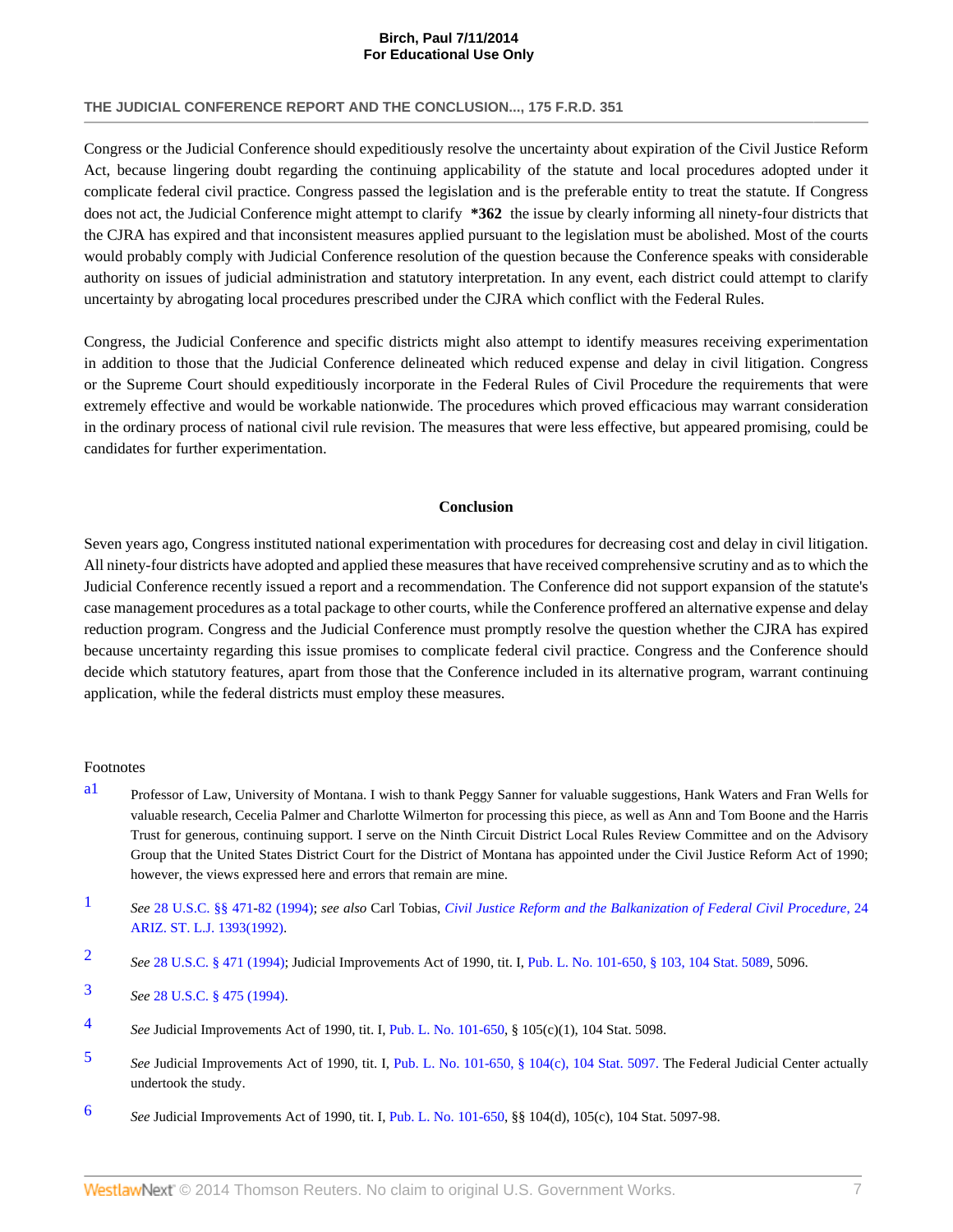<span id="page-8-0"></span>[7](#page-1-7) *See* James S. Kakalik et al., Just, Speedy and Inexpensive? An Evaluation of Judicial Case Management Under the Civil Justice Reform Act (1996).

**For Educational Use Only**

- <span id="page-8-1"></span>[8](#page-1-8) *See* Donna Stienstra et al., Report to the Judicial Conference Committee on Court Administration and Case Management, A Study of the Five Demonstration Programs Established Under the Civil Justice Reform Act of 1990 (FJC 1997).
- <span id="page-8-2"></span>[9](#page-1-9) *See* Judicial Conference of the United States, The Civil Justice Reform Act of 1990 Final Report, Alternative Proposals for Reduction of Cost and Delay Assessment of Principles, Guidelines and Techniques (1997), *reprinted in* [175 F.R.D. 62 \(1997\)](http://www.westlaw.com/Link/Document/FullText?findType=Y&serNum=0108757957&pubNum=344&originationContext=document&vr=3.0&rs=cblt1.0&transitionType=DocumentItem&contextData=(sc.UserEnteredCitation)) [hereinafter Judicial Conference Report]. The Conference attached the RAND study as Appendix A and the FJC study as Appendix B to the report.
- <span id="page-8-3"></span>[10](#page-2-0) *See* Judicial Improvements Act of 1990, tit. I, [Pub. L. No. 101-650](http://www.westlaw.com/Link/Document/FullText?findType=l&pubNum=1077005&cite=UUID(I64F9DF3484-E4487483A89-366B0D269FF)&originationContext=document&vr=3.0&rs=cblt1.0&transitionType=DocumentItem&contextData=(sc.UserEnteredCitation)), § 105(c)(2)(A), 104 Stat. 5098.
- <span id="page-8-4"></span>[11](#page-2-1) *See* Judicial Improvements Act of 1990, tit. I, [Pub. L. No. 101-650](http://www.westlaw.com/Link/Document/FullText?findType=l&pubNum=1077005&cite=UUID(I64F9DF3484-E4487483A89-366B0D269FF)&originationContext=document&vr=3.0&rs=cblt1.0&transitionType=DocumentItem&contextData=(sc.UserEnteredCitation)), § 105(c)(2)(B), 104 Stat. 5098. The Rules Enabling Act, [28](http://www.westlaw.com/Link/Document/FullText?findType=L&pubNum=1000546&cite=28USCAS2071&originatingDoc=Iddd53cf136f111dc8120b359c1a23e50&refType=LQ&originationContext=document&vr=3.0&rs=cblt1.0&transitionType=DocumentItem&contextData=(sc.UserEnteredCitation)) [U.S.C. §§ 2071-](http://www.westlaw.com/Link/Document/FullText?findType=L&pubNum=1000546&cite=28USCAS2071&originatingDoc=Iddd53cf136f111dc8120b359c1a23e50&refType=LQ&originationContext=document&vr=3.0&rs=cblt1.0&transitionType=DocumentItem&contextData=(sc.UserEnteredCitation))[2074,](http://www.westlaw.com/Link/Document/FullText?findType=L&pubNum=1000546&cite=28USCAS2074&originatingDoc=Iddd53cf136f111dc8120b359c1a23e50&refType=LQ&originationContext=document&vr=3.0&rs=cblt1.0&transitionType=DocumentItem&contextData=(sc.UserEnteredCitation)) [2077 \(1994\)](http://www.westlaw.com/Link/Document/FullText?findType=L&pubNum=1000546&cite=28USCAS2077&originatingDoc=Iddd53cf136f111dc8120b359c1a23e50&refType=LQ&originationContext=document&vr=3.0&rs=cblt1.0&transitionType=DocumentItem&contextData=(sc.UserEnteredCitation)), prescribes the process for amending the Federal Rules of Civil Procedure.
- <span id="page-8-5"></span>[12](#page-2-2) *See* Judicial Improvements Act of 1990, tit. I, [Pub. L. No. 101-650,](http://www.westlaw.com/Link/Document/FullText?findType=l&pubNum=1077005&cite=UUID(I64F9DF3484-E4487483A89-366B0D269FF)&originationContext=document&vr=3.0&rs=cblt1.0&transitionType=DocumentItem&contextData=(sc.UserEnteredCitation)) § 105(c)(2)(C), 104 Stat. 5098. The statute required that the Judicial Conference only submit a "report of the results of the demonstration program" to Congress. *See* Judicial Improvements Act of 1990, tit. I, [Pub. L. No. 101-650, § 104\(d\), 104 Stat. 5097.](http://www.westlaw.com/Link/Document/FullText?findType=l&pubNum=1077005&cite=UUID(I64F9DF3484-E4487483A89-366B0D269FF)&originationContext=document&vr=3.0&rs=cblt1.0&transitionType=DocumentItem&contextData=(sc.UserEnteredCitation))
- <span id="page-8-6"></span>[13](#page-2-3) *See* Judicial Conference Report, *supra* note 9, at 2, 9, 14-17.
- <span id="page-8-7"></span>[14](#page-2-4) Judicial Conference Report, *supra* note 9, at 2 (emphasis in original).
- <span id="page-8-8"></span>[15](#page-2-5) *See id.* at 2, 15.
- <span id="page-8-9"></span>[16](#page-2-6) *Id.* at 2; *see also id.* at 15-16.
- <span id="page-8-10"></span>[17](#page-2-7) *See id.* at 2, 9, 16.
- <span id="page-8-11"></span>[18](#page-2-8) *See* Judicial Conference Report, *supra* note 9, at 2; *see also supra* note 12 and accompanying text.
- <span id="page-8-12"></span>[19](#page-2-9) *See* Judicial Conference Report, *supra* note 9, at 2, 18-19; *see also* [28 U.S.C. § 478 \(1994\).](http://www.westlaw.com/Link/Document/FullText?findType=L&pubNum=1000546&cite=28USCAS478&originatingDoc=Iddd53cf136f111dc8120b359c1a23e50&refType=LQ&originationContext=document&vr=3.0&rs=cblt1.0&transitionType=DocumentItem&contextData=(sc.UserEnteredCitation))
- <span id="page-8-13"></span>[20](#page-2-10) *See* Judicial Conference Report, *supra* note 9, at 2, 18-19; *see also supra* note 4 and accompanying text.
- <span id="page-8-14"></span>[21](#page-3-0) *See* Judicial Conference Report, *supra* note 9, at 3, 19. *See generally* Charles Gardner Geyh, *[Adverse Publicity as a Means of Reducing](http://www.westlaw.com/Link/Document/FullText?findType=Y&serNum=0104454433&pubNum=1115&originationContext=document&vr=3.0&rs=cblt1.0&transitionType=DocumentItem&contextData=(sc.UserEnteredCitation)) [Judicial Decision-Making Delay: Periodic Disclosure of Pending Motions, Bench Trials, and Cases Under the Civil Justice Reform](http://www.westlaw.com/Link/Document/FullText?findType=Y&serNum=0104454433&pubNum=1115&originationContext=document&vr=3.0&rs=cblt1.0&transitionType=DocumentItem&contextData=(sc.UserEnteredCitation)) Act*[, 41 CLEV. ST. L. REV. 511 \(1993\).](http://www.westlaw.com/Link/Document/FullText?findType=Y&serNum=0104454433&pubNum=1115&originationContext=document&vr=3.0&rs=cblt1.0&transitionType=DocumentItem&contextData=(sc.UserEnteredCitation))
- <span id="page-8-15"></span>[22](#page-3-1) *See* Judicial Conference Report, *supra* note 9, at 3, 19-20.
- <span id="page-8-16"></span>[23](#page-3-2) *See id.*
- <span id="page-8-17"></span>[24](#page-3-3) *See id.* at 3, 20.
- <span id="page-8-18"></span>[25](#page-3-4) *See id.*; *see also* Judicial Conference of the United States, Long Range Plan for the Federal Courts 101-02 (1995). *See generally* R. Lawrence Dessem, *The [Role of the Federal Magistrate Judge in Civil Justice Reform](http://www.westlaw.com/Link/Document/FullText?findType=Y&serNum=0104628485&pubNum=1235&originationContext=document&vr=3.0&rs=cblt1.0&transitionType=DocumentItem&contextData=(sc.UserEnteredCitation))*, 67 ST. JOHN'S L. REV. 799 (1993).
- <span id="page-8-19"></span>[26](#page-3-5) *See* Judicial Conference Report, *supra* note 9, at 3, 20.
- <span id="page-8-20"></span>[27](#page-3-6) *See id.* at 3-4, 20-21; *see also* Long Range Plan, *supra* note 25, at 98-101; [28 U.S.C. §§ 291](http://www.westlaw.com/Link/Document/FullText?findType=L&pubNum=1000546&cite=28USCAS291&originatingDoc=Iddd53cf136f111dc8120b359c1a23e50&refType=LQ&originationContext=document&vr=3.0&rs=cblt1.0&transitionType=DocumentItem&contextData=(sc.UserEnteredCitation))[-97](http://www.westlaw.com/Link/Document/FullText?findType=L&pubNum=1000546&cite=28USCAS297&originatingDoc=Iddd53cf136f111dc8120b359c1a23e50&refType=LQ&originationContext=document&vr=3.0&rs=cblt1.0&transitionType=DocumentItem&contextData=(sc.UserEnteredCitation)), [636 \(1994\).](http://www.westlaw.com/Link/Document/FullText?findType=L&pubNum=1000546&cite=28USCAS636&originatingDoc=Iddd53cf136f111dc8120b359c1a23e50&refType=LQ&originationContext=document&vr=3.0&rs=cblt1.0&transitionType=DocumentItem&contextData=(sc.UserEnteredCitation)) *See generally* Carl Tobias, *Federal Judicial Selection in a Time of Divided Government*, 47 EMORY L.J. No. 2 (May 1998).
- <span id="page-8-21"></span>[28](#page-3-7) *See* Judicial Conference Report, *supra* note 9, at 4, 21.
- <span id="page-8-22"></span>[29](#page-3-8) *See id.* at 4, 21-23.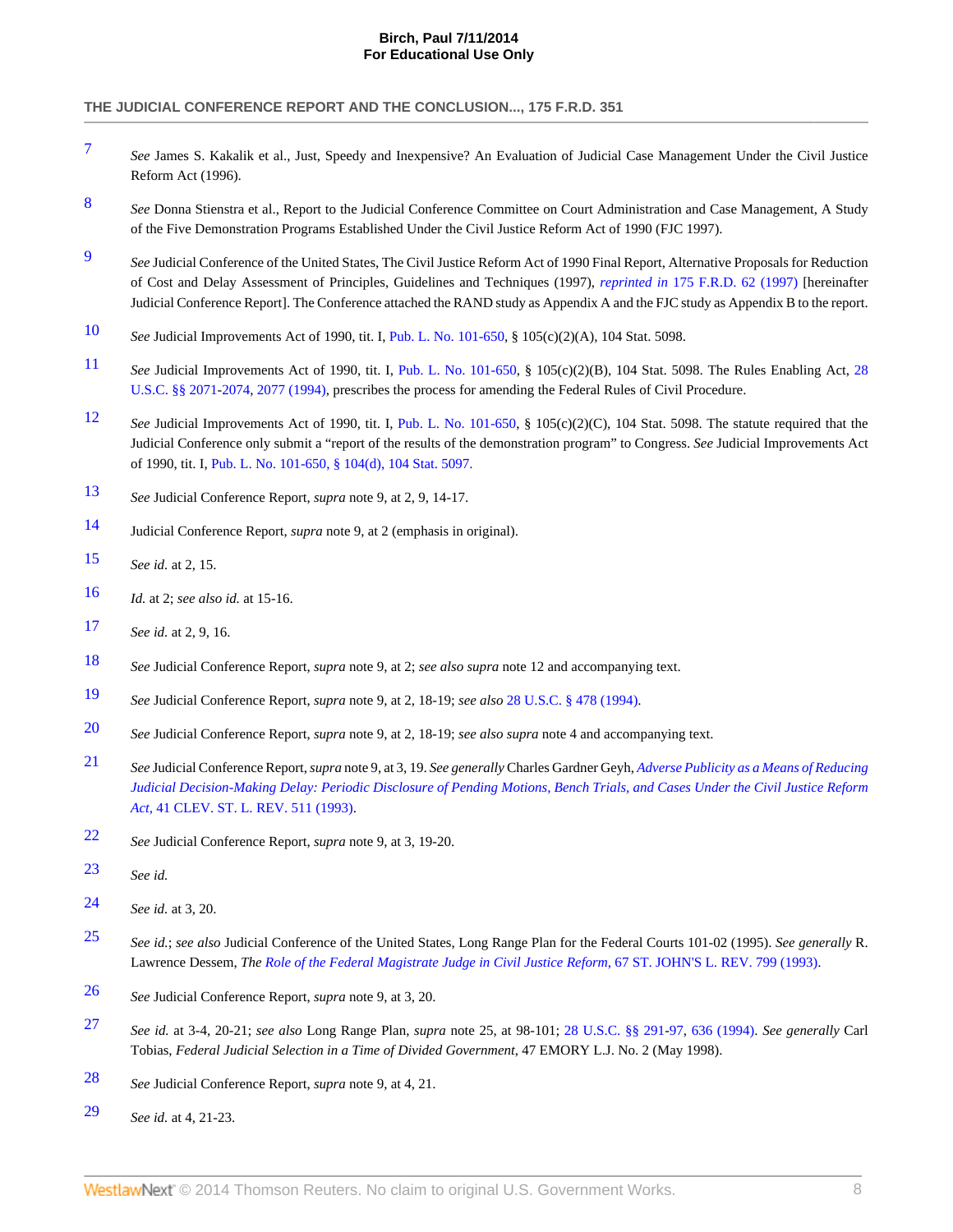<span id="page-9-0"></span> *See, e.g.*, Final Report of the Advisory Group United States District Court for the Eastern District of New York 27-28 (1991); Report of the Civil Justice Reform Act Advisory Group of the United States District Court for the Eastern District of California 51-56 (1991); *see also* Judicial Conference Report, *supra* note 9, at 4, 21-22.

**For Educational Use Only**

- <span id="page-9-1"></span> *See* Judicial Conference Report, *supra* note 9, at 4. *See generally* Gordon Bermant et al., *Judicial Vacancies: An Examination of the Problem and Possible Solutions*, 14 MISS. COL. L. REV. 319 (1994); Tobias, *supra* note 27.
- <span id="page-9-2"></span>*See* Judicial Conference Report, *supra* note 9, at 5, 24-25; *see also* Long Range Plan, *supra* note 25, at 23-32.
- <span id="page-9-3"></span> *See* Judicial Conference Report, *supra* note 9, at 5, 24-25; *see also* Gordon Bermant et al., Imposing a Moratorium on the Number of Federal Judges: An Analysis of Arguments and Implications (1993); Carl Tobias, *The [New Certiorari and a National Study of the](http://www.westlaw.com/Link/Document/FullText?findType=Y&serNum=0107189721&pubNum=1111&fi=co_pp_sp_1111_1268&originationContext=document&vr=3.0&rs=cblt1.0&transitionType=DocumentItem&contextData=(sc.UserEnteredCitation)#co_pp_sp_1111_1268) Appeals Courts*[, 81 CORNELL L. REV. 1264, 1268-69 \(1996\)](http://www.westlaw.com/Link/Document/FullText?findType=Y&serNum=0107189721&pubNum=1111&fi=co_pp_sp_1111_1268&originationContext=document&vr=3.0&rs=cblt1.0&transitionType=DocumentItem&contextData=(sc.UserEnteredCitation)#co_pp_sp_1111_1268).
- <span id="page-9-4"></span>*See* Judicial Conference Report, *supra* note 9, at 5, 24-25.
- <span id="page-9-5"></span>*See id.* at 5, 25.
- <span id="page-9-6"></span>*See id.*
- <span id="page-9-7"></span>*See id.* at 5, 26-28; *see also* [28 U.S.C. § 473\(a\)\(1\)](http://www.westlaw.com/Link/Document/FullText?findType=L&pubNum=1000546&cite=28USCAS473&originationContext=document&vr=3.0&rs=cblt1.0&transitionType=DocumentItem&contextData=(sc.UserEnteredCitation)#co_pp_7b9b000044381) (1994). *See generally* Stienstra et al., *supra* note 8, at 29-132.
- <span id="page-9-8"></span>*See* Judicial Conference Report, *supra* note 9, at 5, 29-31; *see also* [28 U.S.C. § 473\(a\)\(2\)\(B\)](http://www.westlaw.com/Link/Document/FullText?findType=L&pubNum=1000546&cite=28USCAS473&originationContext=document&vr=3.0&rs=cblt1.0&transitionType=DocumentItem&contextData=(sc.UserEnteredCitation)#co_pp_f93f00008d291), (C).
- <span id="page-9-9"></span>*See* Judicial Conference Report, *supra* note 9, at 5-6, 31-33; *see also* [28 U.S.C. § 473\(a\)\(2\)\(C\),](http://www.westlaw.com/Link/Document/FullText?findType=L&pubNum=1000546&cite=28USCAS473&originationContext=document&vr=3.0&rs=cblt1.0&transitionType=DocumentItem&contextData=(sc.UserEnteredCitation)#co_pp_9bab000016341) (3)(C).
- <span id="page-9-10"></span>*See* Judicial Conference Report, *supra* note 9, at 6, 33.
- <span id="page-9-11"></span>*See id.* at 6, 34; *see also* [28 U.S.C. § 473\(a\)\(4\)](http://www.westlaw.com/Link/Document/FullText?findType=L&pubNum=1000546&cite=28USCAS473&originationContext=document&vr=3.0&rs=cblt1.0&transitionType=DocumentItem&contextData=(sc.UserEnteredCitation)#co_pp_d40e000072291).
- <span id="page-9-12"></span>*See* Judicial Conference Report, *supra* note 9, at 6, 34.
- <span id="page-9-13"></span> *See* Judicial Conference Report, *supra* note 9, at 6, 34-35; *see also* [28 U.S.C. § 473\(a\)\(5\)](http://www.westlaw.com/Link/Document/FullText?findType=L&pubNum=1000546&cite=28USCAS473&originationContext=document&vr=3.0&rs=cblt1.0&transitionType=DocumentItem&contextData=(sc.UserEnteredCitation)#co_pp_488b0000d05e2); [FED. R. CIV. P. 26\(c\),\(f\)](http://www.westlaw.com/Link/Document/FullText?findType=L&pubNum=1004365&cite=USFRCPR26&originatingDoc=Iddd53cf136f111dc8120b359c1a23e50&refType=LQ&originationContext=document&vr=3.0&rs=cblt1.0&transitionType=DocumentItem&contextData=(sc.UserEnteredCitation)); [FED. R. CIV.](http://www.westlaw.com/Link/Document/FullText?findType=L&pubNum=1004365&cite=USFRCPR37&originatingDoc=Iddd53cf136f111dc8120b359c1a23e50&refType=LQ&originationContext=document&vr=3.0&rs=cblt1.0&transitionType=DocumentItem&contextData=(sc.UserEnteredCitation)) [P. 37\(a\)\(2\), \(d\).](http://www.westlaw.com/Link/Document/FullText?findType=L&pubNum=1004365&cite=USFRCPR37&originatingDoc=Iddd53cf136f111dc8120b359c1a23e50&refType=LQ&originationContext=document&vr=3.0&rs=cblt1.0&transitionType=DocumentItem&contextData=(sc.UserEnteredCitation))
- <span id="page-9-14"></span>*See* Judicial Conference Report, *supra* note 9, at 6, 35.
- <span id="page-9-15"></span>*See id.* at 6, 35-38; *see also* [28 U.S.C. § 473\(a\)\(6\)](http://www.westlaw.com/Link/Document/FullText?findType=L&pubNum=1000546&cite=28USCAS473&originationContext=document&vr=3.0&rs=cblt1.0&transitionType=DocumentItem&contextData=(sc.UserEnteredCitation)#co_pp_1496000051ed7). *See generally* Stienstra et al., *supra* note 8, at 173-283.
- <span id="page-9-16"></span> *See* Judicial Conference Report, *supra* note 9, at 6, 37-38. *See generally* Elizabeth Plapinger & Donna Steinstra, ADR and Settlement in the Federal District Courts (FJC 1996).
- <span id="page-9-17"></span>*See* Judicial Conference Report, *supra* note 9, at 6-7, 39-40; *see also* [28 U.S.C. § 473\(b\)\(1\)](http://www.westlaw.com/Link/Document/FullText?findType=L&pubNum=1000546&cite=28USCAS473&originationContext=document&vr=3.0&rs=cblt1.0&transitionType=DocumentItem&contextData=(sc.UserEnteredCitation)#co_pp_3fed000053a85); [FED. R. CIV. P. 26\(f\)](http://www.westlaw.com/Link/Document/FullText?findType=L&pubNum=1004365&cite=USFRCPR26&originatingDoc=Iddd53cf136f111dc8120b359c1a23e50&refType=LQ&originationContext=document&vr=3.0&rs=cblt1.0&transitionType=DocumentItem&contextData=(sc.UserEnteredCitation)).
- <span id="page-9-18"></span>*See* Judicial Conference Report, *supra* note 9, at 7, 39-40.
- <span id="page-9-19"></span>*See id.* at 7, 40, 42-43; *see also* [FED. R. CIV. P. 16\(c\).](http://www.westlaw.com/Link/Document/FullText?findType=L&pubNum=1004365&cite=USFRCPR16&originatingDoc=Iddd53cf136f111dc8120b359c1a23e50&refType=LQ&originationContext=document&vr=3.0&rs=cblt1.0&transitionType=DocumentItem&contextData=(sc.UserEnteredCitation))
- <span id="page-9-20"></span>*See* Judicial Conference Report, *supra* note 9, at 7, 41, 43.
- <span id="page-9-21"></span>*See id.* at 7, 41; *see also* [28 U.S.C. § 473\(b\)\(3\)\(](http://www.westlaw.com/Link/Document/FullText?findType=L&pubNum=1000546&cite=28USCAS473&originationContext=document&vr=3.0&rs=cblt1.0&transitionType=DocumentItem&contextData=(sc.UserEnteredCitation)#co_pp_d801000002763)1994).
- <span id="page-9-22"></span>*See* Judicial Conference Report, *supra* note 9, at 7, 41-42; *see also* [28 U.S.C. § 473\(b\)\(4\);](http://www.westlaw.com/Link/Document/FullText?findType=L&pubNum=1000546&cite=28USCAS473&originationContext=document&vr=3.0&rs=cblt1.0&transitionType=DocumentItem&contextData=(sc.UserEnteredCitation)#co_pp_6ad60000aeea7) *supra* note 46 and accompanying text.
- <span id="page-9-23"></span>*See* Judicial Conference Report, *supra* note 9, at 7, 43-44; *see also supra* notes 24-25 and accompanying text.
- <span id="page-9-24"></span>*See* Judicial Conference Report, *supra* note 9, at 7, 44; *see also supra* note 25 and accompanying text.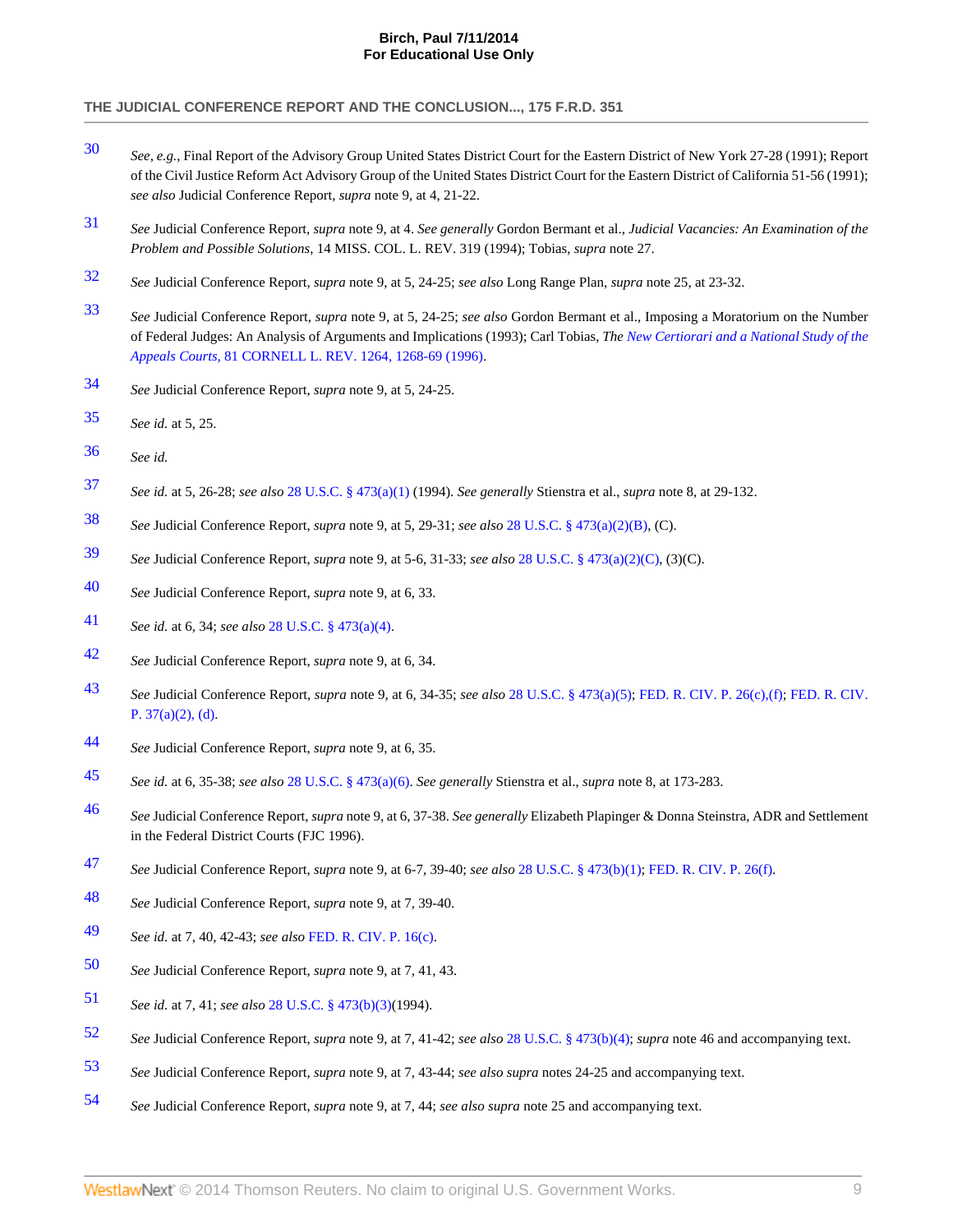- <span id="page-10-0"></span>[55](#page-5-2) *See* Judicial Conference Report, *supra* note 9, at 8, 45.
- <span id="page-10-1"></span>[56](#page-5-3) *See id.*
- <span id="page-10-2"></span>[57](#page-5-4) *See id.*
- <span id="page-10-3"></span>[58](#page-5-5) *Id.* at 8, 45-46.
- <span id="page-10-4"></span>[59](#page-5-6) *See id.* at 8, 46-47.
- <span id="page-10-5"></span>[60](#page-5-7) *See* Judicial Improvements Act of 1990, tit. I, [Pub. L. No. 101-650, § 105\(c\), 104 Stat. 5098](http://www.westlaw.com/Link/Document/FullText?findType=l&pubNum=1077005&cite=UUID(I64F9DF3484-E4487483A89-366B0D269FF)&originationContext=document&vr=3.0&rs=cblt1.0&transitionType=DocumentItem&contextData=(sc.UserEnteredCitation)); *see also supra* notes 4-6, 8, 12-13, 15-16 and accompanying text.

**For Educational Use Only**

- <span id="page-10-6"></span>[61](#page-5-8) Judicial Conference Report, *supra* note 9, at 2 (emphasis in original); *see also* Judicial Improvements Act of 1990, tit. I, [Pub. L. No.](http://www.westlaw.com/Link/Document/FullText?findType=l&pubNum=1077005&cite=UUID(I64F9DF3484-E4487483A89-366B0D269FF)&originationContext=document&vr=3.0&rs=cblt1.0&transitionType=DocumentItem&contextData=(sc.UserEnteredCitation)) [101-650,](http://www.westlaw.com/Link/Document/FullText?findType=l&pubNum=1077005&cite=UUID(I64F9DF3484-E4487483A89-366B0D269FF)&originationContext=document&vr=3.0&rs=cblt1.0&transitionType=DocumentItem&contextData=(sc.UserEnteredCitation)) § 105(c)(2)(A), 104 Stat. 5098; *supra* notes 12, 14 and accompanying text.
- <span id="page-10-7"></span>[62](#page-5-9) *See* Judicial Conference Report, *supra* note 9, at 2; *see also* Judicial Improvements Act of 1990, tit. I, [Pub. L. No. 101-650](http://www.westlaw.com/Link/Document/FullText?findType=l&pubNum=1077005&cite=UUID(I64F9DF3484-E4487483A89-366B0D269FF)&originationContext=document&vr=3.0&rs=cblt1.0&transitionType=DocumentItem&contextData=(sc.UserEnteredCitation)), § 105(c) (2)(C), 104 Stat. 5098; *supra* notes 17-36 and accompanying text.
- <span id="page-10-8"></span>[63](#page-5-10) *See* Judicial Conference Report, *supra* note 9, at 2.
- <span id="page-10-9"></span>[64](#page-6-0) *See* Annual Report of the Advisory Group of the District of Maine Pursuant to the Civil Justice Reform Act 2 (1995); *see also* Stienstra, *supra* note 8, at 10.
- <span id="page-10-10"></span>[65](#page-6-1) *See, e.g.*, Annual Assessment of the Civil Justice Expense and Delay Reduction Plan of the United States District Court for the District of Montana 3-4 (1994); *see also* Carl Tobias, *Reevaluating [Federal Civil Justice Reform in Montana](http://www.westlaw.com/Link/Document/FullText?findType=Y&serNum=0105031852&pubNum=3085&fi=co_pp_sp_3085_313&originationContext=document&vr=3.0&rs=cblt1.0&transitionType=DocumentItem&contextData=(sc.UserEnteredCitation)#co_pp_sp_3085_313)*, 56 MONT. L. REV. [307, 313 \(1995\);](http://www.westlaw.com/Link/Document/FullText?findType=Y&serNum=0105031852&pubNum=3085&fi=co_pp_sp_3085_313&originationContext=document&vr=3.0&rs=cblt1.0&transitionType=DocumentItem&contextData=(sc.UserEnteredCitation)#co_pp_sp_3085_313) Report of the Civil Justice Reform Act Advisory Group to the United States District Court for the District of Oregon Appointed Under the Civil Justice Reform Act of 1990 7, 17-18 (1991).
- <span id="page-10-11"></span>[66](#page-6-2) *See* Stienstra et al., *supra* note 8, at 215-82; *see also* Carl Tobias, *Civil Justice Reform in the Western District of Missouri*, 58 MO. L. REV. 335 (1993).
- <span id="page-10-12"></span>[67](#page-6-3) *See, e.g.*, Judicial Conference Report, *supra* note 9, at 2-3, 6, 20, 35-38; *see also supra* notes 16, 24-25, 45-46 and accompanying text.
- <span id="page-10-13"></span>[68](#page-6-4) I rely in this paragraph on Lauren Robel, *[Mandatory Disclosure and Local Abrogation: In Search of a Theory For Optional Rules](http://www.westlaw.com/Link/Document/FullText?findType=Y&serNum=0104960751&pubNum=100385&originationContext=document&vr=3.0&rs=cblt1.0&transitionType=DocumentItem&contextData=(sc.UserEnteredCitation))*, [14 REV. LITIGATION 49](http://www.westlaw.com/Link/Document/FullText?findType=Y&serNum=0104960751&pubNum=100385&originationContext=document&vr=3.0&rs=cblt1.0&transitionType=DocumentItem&contextData=(sc.UserEnteredCitation)) (1994); Carl Tobias, *Civil Justice Reform Sunset*, 1998 U. ILL. L. REV. No. 2 (Mar. 1998); *see also* Carl Tobias, *[Improving the 1988 and 1990 Judicial Improvements Acts](http://www.westlaw.com/Link/Document/FullText?findType=Y&serNum=0104860234&pubNum=1239&fi=co_pp_sp_1239_1627&originationContext=document&vr=3.0&rs=cblt1.0&transitionType=DocumentItem&contextData=(sc.UserEnteredCitation)#co_pp_sp_1239_1627)*, 46 STAN. L. REV. 1589, 1627-34 (1994).
- <span id="page-10-14"></span>[69](#page-6-5) The statute provides that the "requirements set forth in [sections 471](http://www.westlaw.com/Link/Document/FullText?findType=L&pubNum=1000546&cite=28USCAS471&originatingDoc=Iddd53cf136f111dc8120b359c1a23e50&refType=LQ&originationContext=document&vr=3.0&rs=cblt1.0&transitionType=DocumentItem&contextData=(sc.UserEnteredCitation)) through [478 of title 28, United States Code](http://www.westlaw.com/Link/Document/FullText?findType=L&pubNum=1000546&cite=28USCAS478&originatingDoc=Iddd53cf136f111dc8120b359c1a23e50&refType=LQ&originationContext=document&vr=3.0&rs=cblt1.0&transitionType=DocumentItem&contextData=(sc.UserEnteredCitation)) [, the CJRA] shall remain in effect for seven years after" the December 1, 1990 date of enactment. *See* Judicial Improvements Act of 1990, tit. I, [Pub.](http://www.westlaw.com/Link/Document/FullText?findType=l&pubNum=1077005&cite=UUID(I64F9DF3484-E4487483A89-366B0D269FF)&originationContext=document&vr=3.0&rs=cblt1.0&transitionType=DocumentItem&contextData=(sc.UserEnteredCitation)) [L. No. 101-650](http://www.westlaw.com/Link/Document/FullText?findType=l&pubNum=1077005&cite=UUID(I64F9DF3484-E4487483A89-366B0D269FF)&originationContext=document&vr=3.0&rs=cblt1.0&transitionType=DocumentItem&contextData=(sc.UserEnteredCitation)), § 103(b)(2), 104 Stat. 5096.
- <span id="page-10-15"></span>[70](#page-6-6) Subsection (b)(2) subjects [sections 471](http://www.westlaw.com/Link/Document/FullText?findType=L&pubNum=1000546&cite=28USCAS471&originatingDoc=Iddd53cf136f111dc8120b359c1a23e50&refType=LQ&originationContext=document&vr=3.0&rs=cblt1.0&transitionType=DocumentItem&contextData=(sc.UserEnteredCitation)) through [478](http://www.westlaw.com/Link/Document/FullText?findType=L&pubNum=1000546&cite=28USCAS478&originatingDoc=Iddd53cf136f111dc8120b359c1a23e50&refType=LQ&originationContext=document&vr=3.0&rs=cblt1.0&transitionType=DocumentItem&contextData=(sc.UserEnteredCitation)) of the Civil Justice Reform Act to a seven-year sunset provision so that those sections can be thoroughly tested. Upon the expiration of the seven-year period following enactment, Federal district courts are no longer required to operate pursuant to the civil justice expense and delay reduction plans mandated by Title I. Congress and the courts then will have a chance to evaluate those provisions and, if warranted, reauthorize them. *See* [S. Rep. No. 101-416,](http://www.westlaw.com/Link/Document/FullText?findType=Y&serNum=0100411931&pubNum=0001503&originationContext=document&vr=3.0&rs=cblt1.0&transitionType=DocumentItem&contextData=(sc.UserEnteredCitation)) 101st Cong. 63 (1990), *reprinted in* 1990 U.S.C.C.A.N. 6802.
- <span id="page-10-16"></span>[71](#page-6-7) *See* [Pub. L. No. 105-53, § 2, 111 Stat. 1173;](http://www.westlaw.com/Link/Document/FullText?findType=l&pubNum=1077005&cite=UUID(IBC299544D6-7547BCA67C6-67AE6F1E4FF)&originationContext=document&vr=3.0&rs=cblt1.0&transitionType=DocumentItem&contextData=(sc.UserEnteredCitation)) *see also* [28 U.S.C. § 476 \(1994\);](http://www.westlaw.com/Link/Document/FullText?findType=L&pubNum=1000546&cite=28USCAS476&originatingDoc=Iddd53cf136f111dc8120b359c1a23e50&refType=LQ&originationContext=document&vr=3.0&rs=cblt1.0&transitionType=DocumentItem&contextData=(sc.UserEnteredCitation)) *supra* notes 16, 21 and accompanying text.
- <span id="page-10-17"></span>[72](#page-6-8) *See* [Pub. L. No. 105-53, § 2, 111 Stat. 1173;](http://www.westlaw.com/Link/Document/FullText?findType=l&pubNum=1077005&cite=UUID(IBC299544D6-7547BCA67C6-67AE6F1E4FF)&originationContext=document&vr=3.0&rs=cblt1.0&transitionType=DocumentItem&contextData=(sc.UserEnteredCitation)) *see also supra* notes 69-70 and accompanying text.
- <span id="page-10-18"></span>[73](#page-6-9) *See* [28 U.S.C. § 2071\(a\)](http://www.westlaw.com/Link/Document/FullText?findType=L&pubNum=1000546&cite=28USCAS2071&originationContext=document&vr=3.0&rs=cblt1.0&transitionType=DocumentItem&contextData=(sc.UserEnteredCitation)#co_pp_8b3b0000958a4) (1994); [FED. R. CIV. P. 83](http://www.westlaw.com/Link/Document/FullText?findType=L&pubNum=1004365&cite=USFRCPR83&originatingDoc=Iddd53cf136f111dc8120b359c1a23e50&refType=LQ&originationContext=document&vr=3.0&rs=cblt1.0&transitionType=DocumentItem&contextData=(sc.UserEnteredCitation)). One minor set of exceptions to the ideas regarding inconsistent measures prescribed pursuant to the CJRA is the provision in certain 1993 federal civil rules amendments, principally governing discovery,